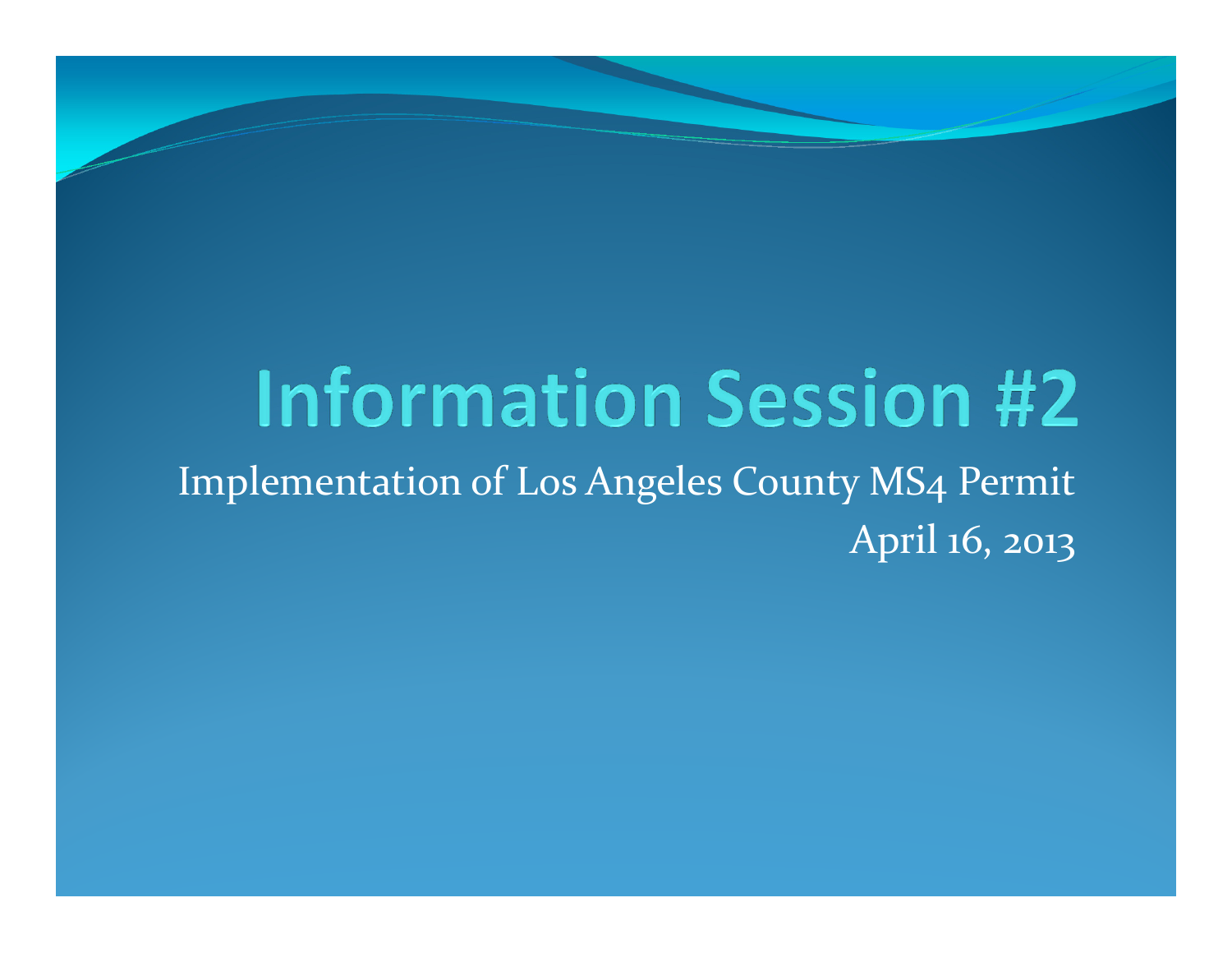## Objectives of Monitoring Program

- Assess chemical, physical, and biological impacts of MS4 discharges on receiving waters
- Assess compliance with TMDL provisions
- Identify sources of pollutants in MS4 discharges
- Measure and improve the effectiveness of pollutant control implemented under the permit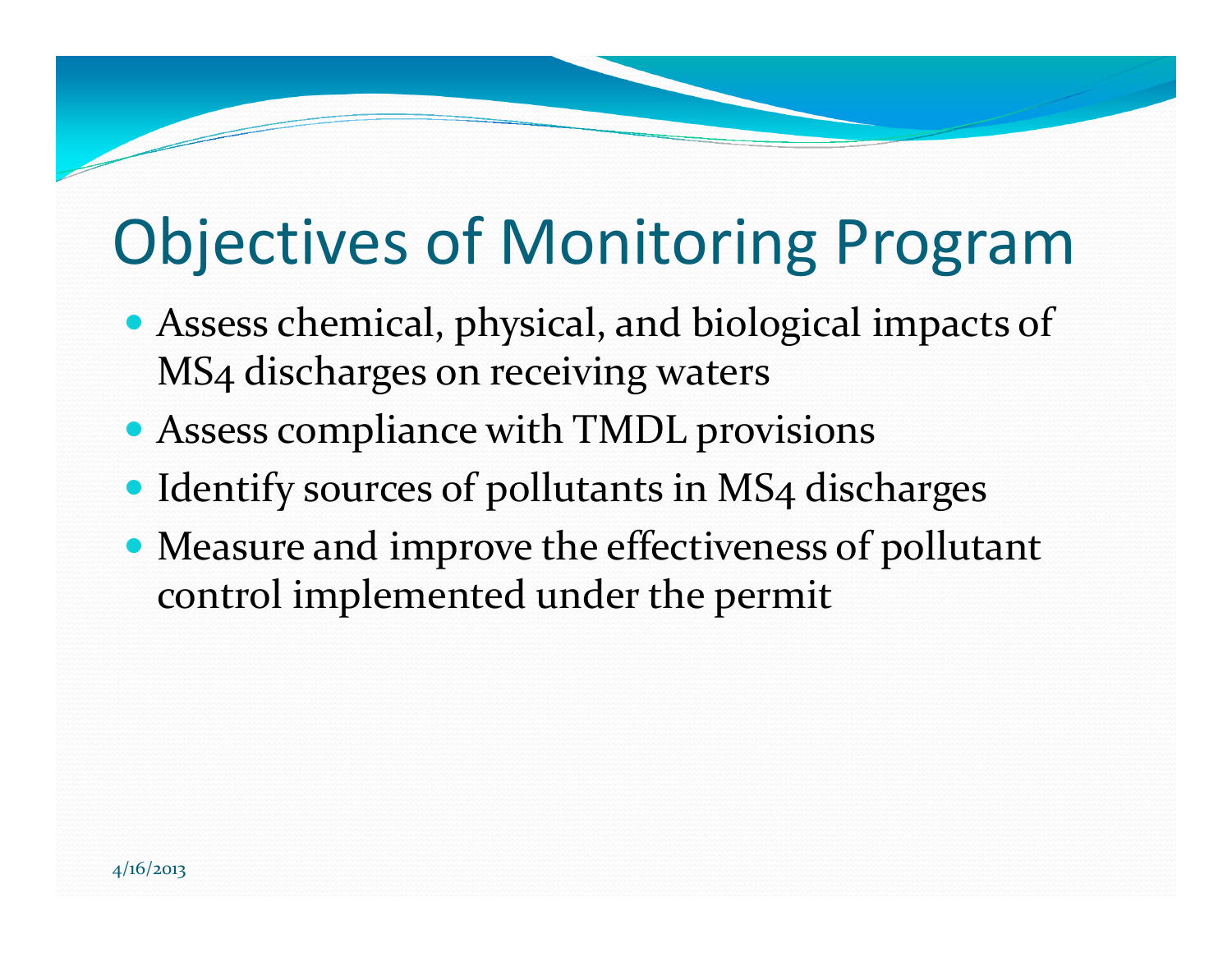## Core Monitoring Program Elements

- Receiving water monitoring
- Storm water outfall based monitoring
- Non-storm water outfall based monitoring
- Bioassessment monitoring

4/16/2013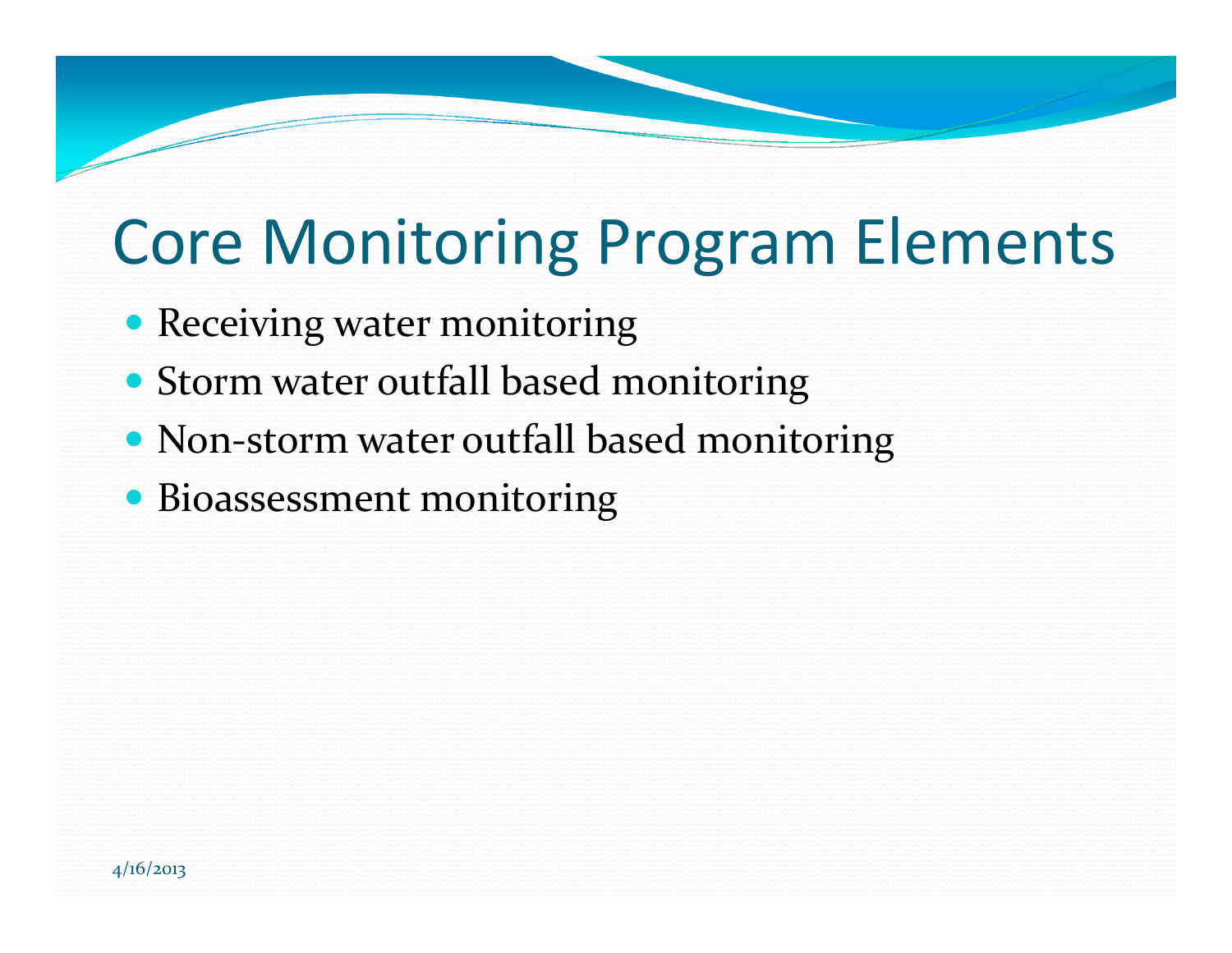### Permittee Options for Meeting MRP Requirements

- 1. Implement monitoring requirements per Attachment E, including TMDL monitoring requirements
- 2. Develop Integrated Monitoring Program (IMP) covering core elements and meeting monitoring program objectives, on jurisdictional basis
- 3. Develop IMP in conjunction with Watershed Management Program
	- a) Participate in Coordinated IMP for some elementsh
- 4.Develop CIMP in conjunction with WMP or EWMP

4/16/2013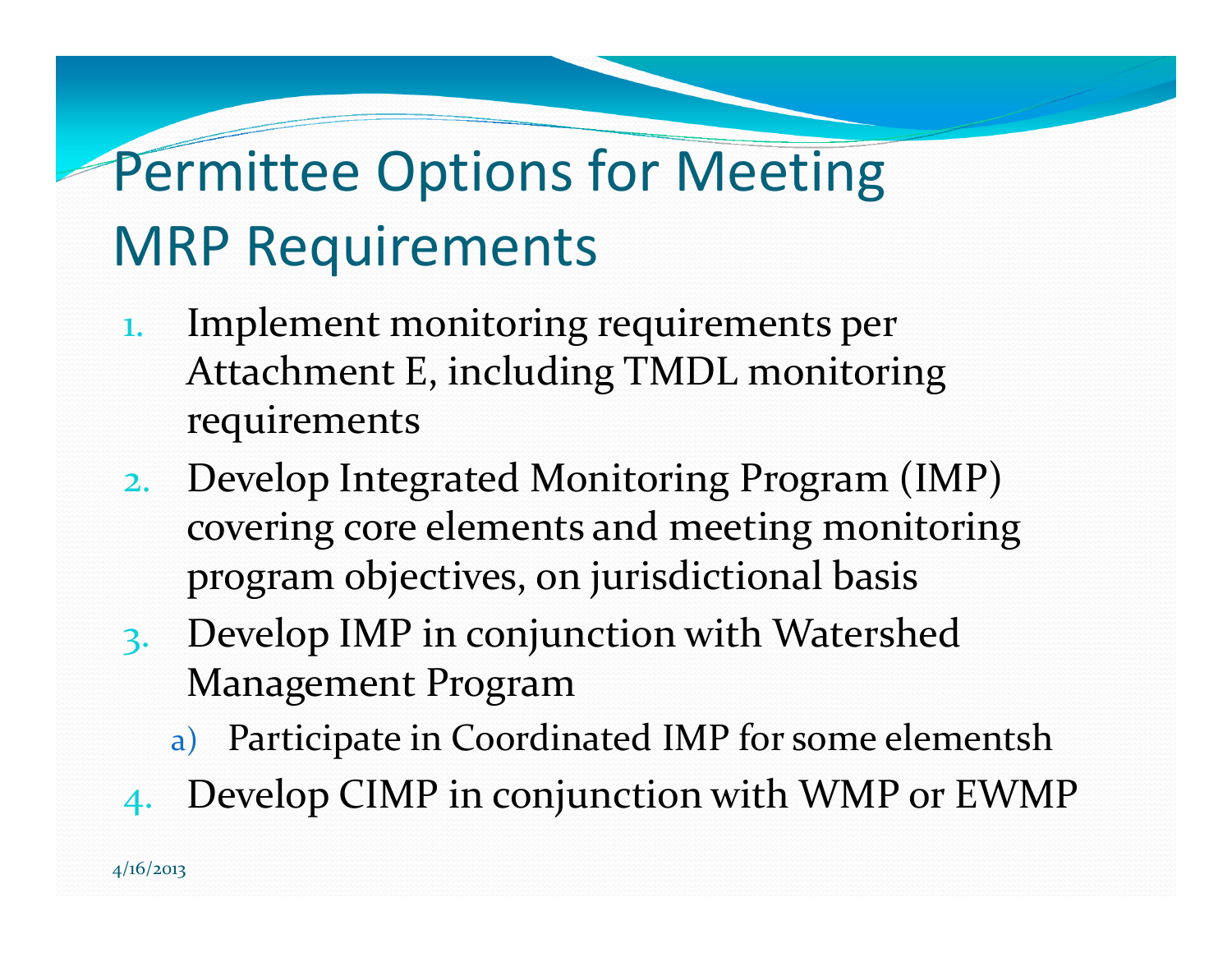### Integrated Monitoring Programs & Coordinated Integrated Monitoring Programs

- Intended to go hand-in-hand with WMPs & EWMPs
- Purpose
	- Measure quality of MS4 discharges and progress toward achieving TMDL requirements
	- Measure impacts of MS4 discharges on receiving water
	- Inform adaptive management process in WMP/EWMP
		- Effectiveness of watershed control measures
		- Re-evaluation of water quality priorities

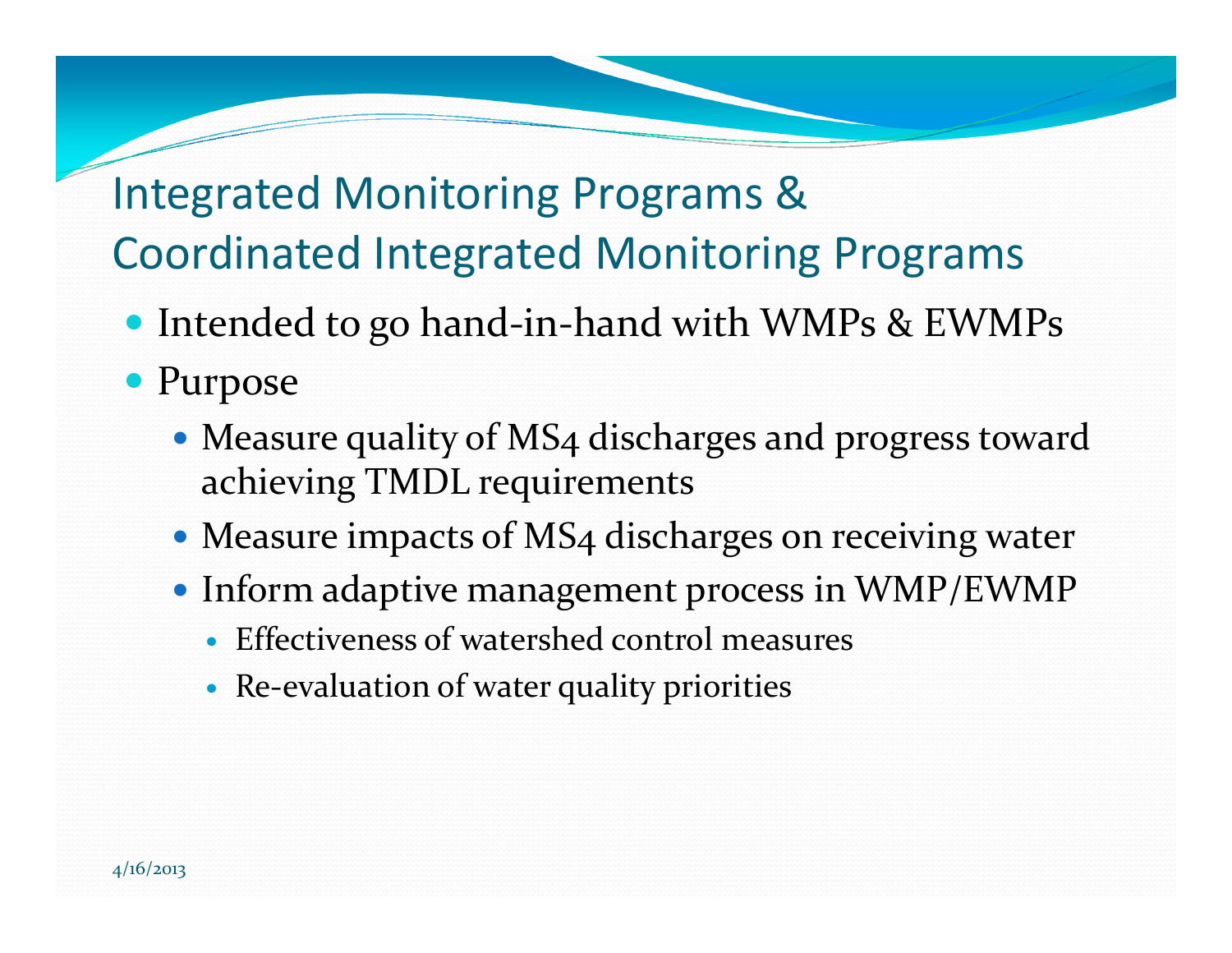## Benefits of IMP

- Leverage monitoring resources by selecting monitoring locations, parameters, or monitoring strategies that will satisfy multiple monitoring requirements
- May develop and utilize alternative approaches to meet the primary objectives, with justification
- Requirements of an approved TMDL monitoring plan may be modified through IMP to achieve greater efficiency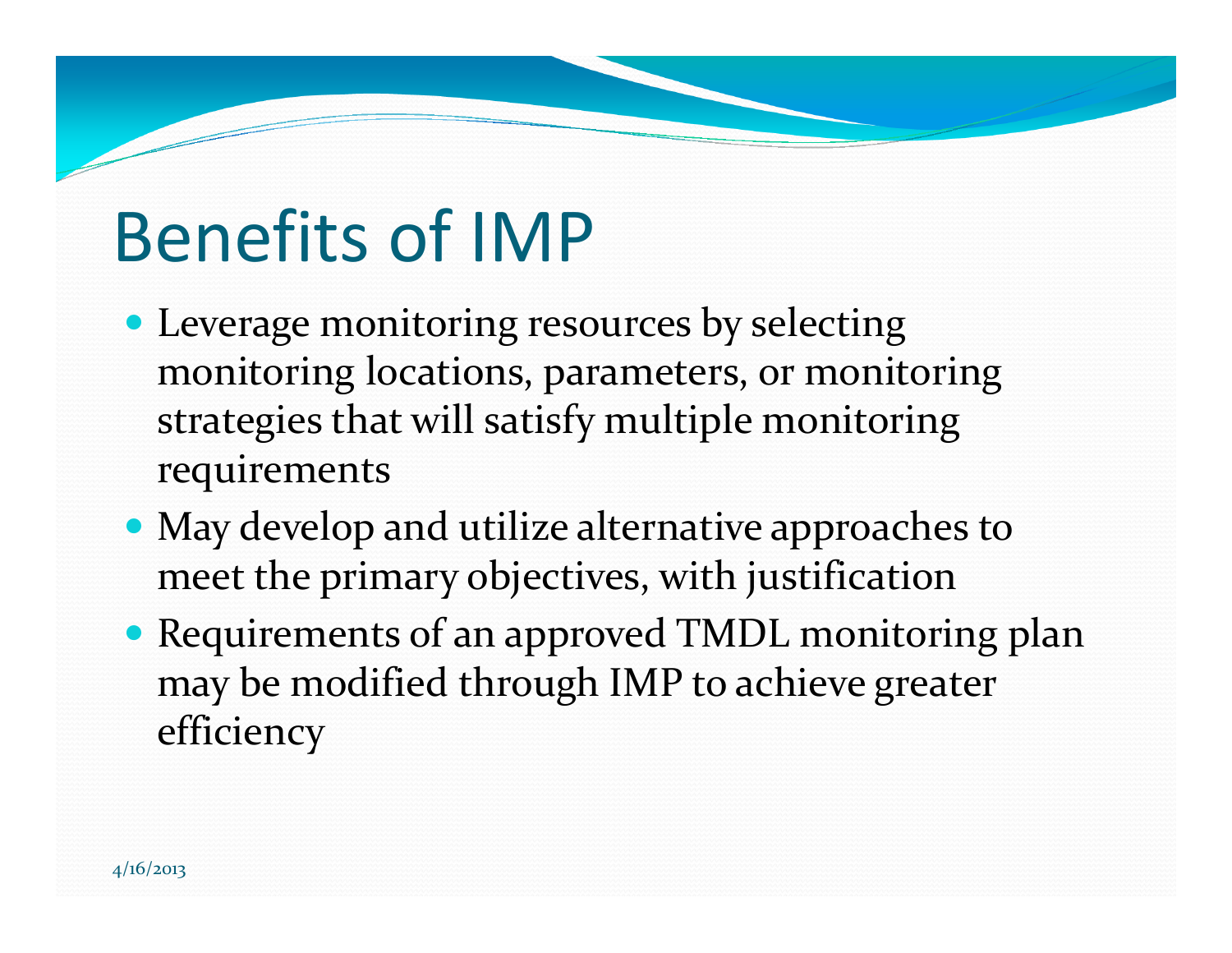## Additional Benefits of CIMP

- Implement monitoring on a watershed basis
- Pool resources among multiple permittees to achieve monitoring requirements
- CIMP can be used to address some or all monitoring program elements
	- CIMP may be used in coordination with IMP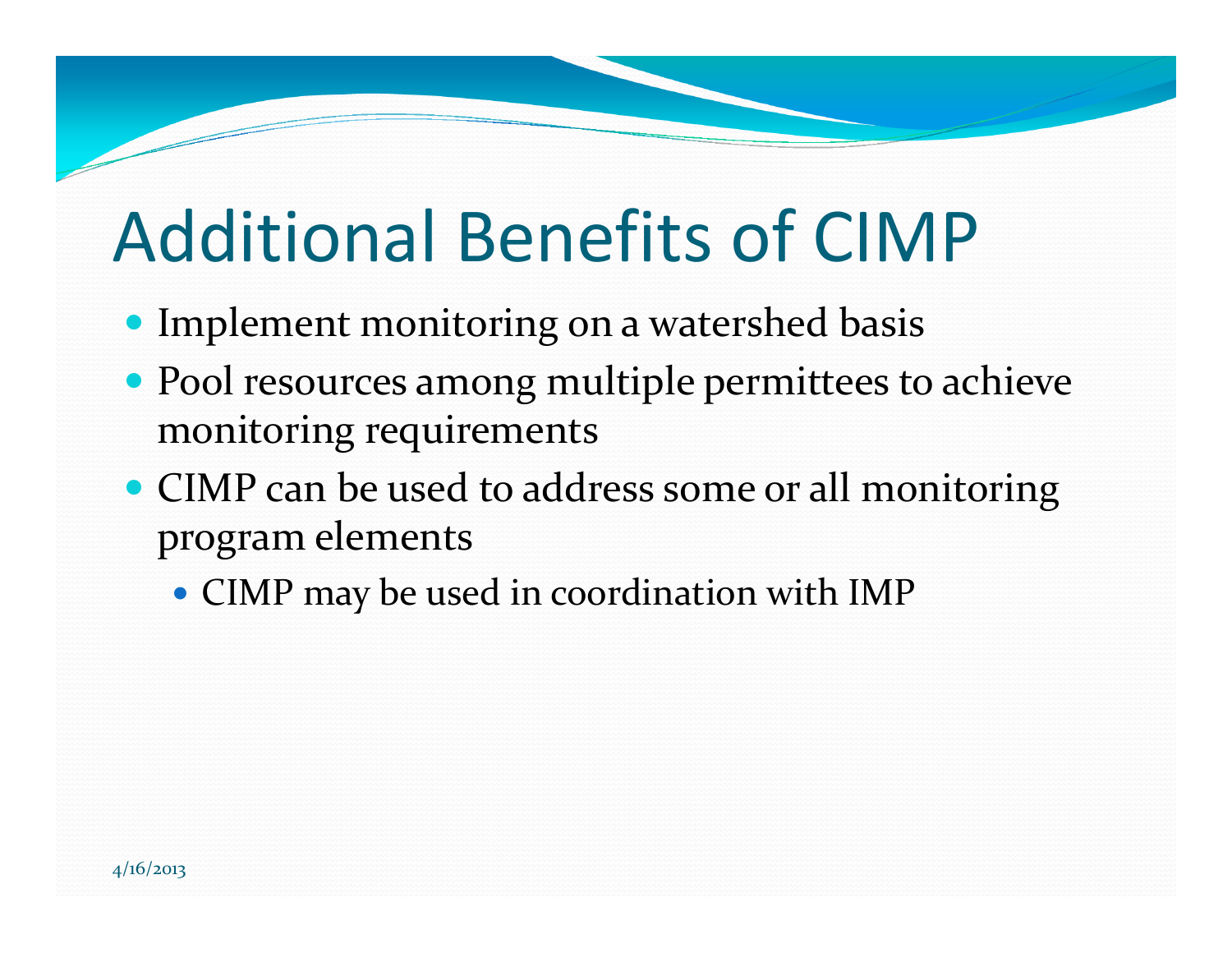### Monitoring Program Submittal Schedule: If Developing WMP or EWMP

| <b>Deadline</b>           | <b>Deliverable</b>                                                                                                                            |
|---------------------------|-----------------------------------------------------------------------------------------------------------------------------------------------|
| December 28, 2012         | Continue monitoring per requirements of Order No. 01-182<br>and TMDL compliance monitoring requirements until IMP<br>and/or CIMP is approved. |
| June 28, 2013             | Letter of intent. For each core monitoring element, indicate<br>whether an IMP or CIMP will be developed.                                     |
| December $28$ , $2013$    | Submit draft IMP or CIMP if developing a WMP within a 12-<br>month planning horizon.                                                          |
| June 28, 2014             | Submit draft IMP or CIMP if developing a WMP within an<br>18-month planning horizon, or if developing an EWMP.                                |
| 30 days after<br>approval | Commence monitoring under approved IMP                                                                                                        |
| 90 days after<br>approval | Commence monitoring under approved CIMP                                                                                                       |
| 4/16/13                   |                                                                                                                                               |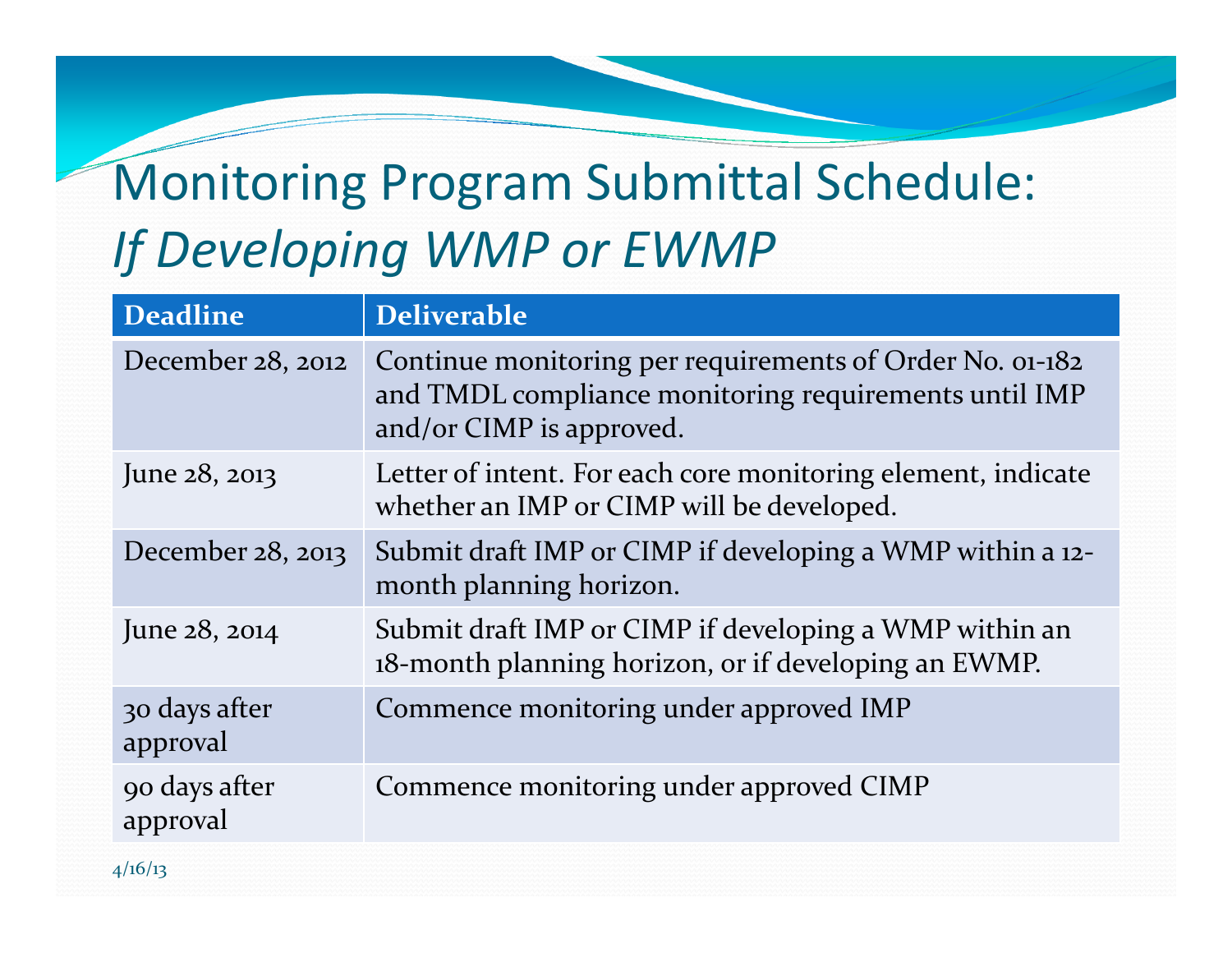#### Integrated Monitoring Program Submittal Schedule: If Not Developing WMP or EWMP

| <b>Deadline</b>           | <b>Deliverable</b>                                                                                                                |
|---------------------------|-----------------------------------------------------------------------------------------------------------------------------------|
| December 28, 2012         | Continue monitoring per requirements of Order No. 01-182<br>and TMDL compliance monitoring requirements until IMP<br>is approved. |
| June $28, 2013$           | Letter of intent. For each core monitoring element, indicate<br>whether an IMP will be developed.                                 |
| June $28, 2013$           | If IMP will NOT be developed, commence monitoring per<br>requirements of MRP                                                      |
| December $28$ , $2013$    | Submit draft IMP                                                                                                                  |
| 30 days after<br>approval | Commence monitoring under approved IMP                                                                                            |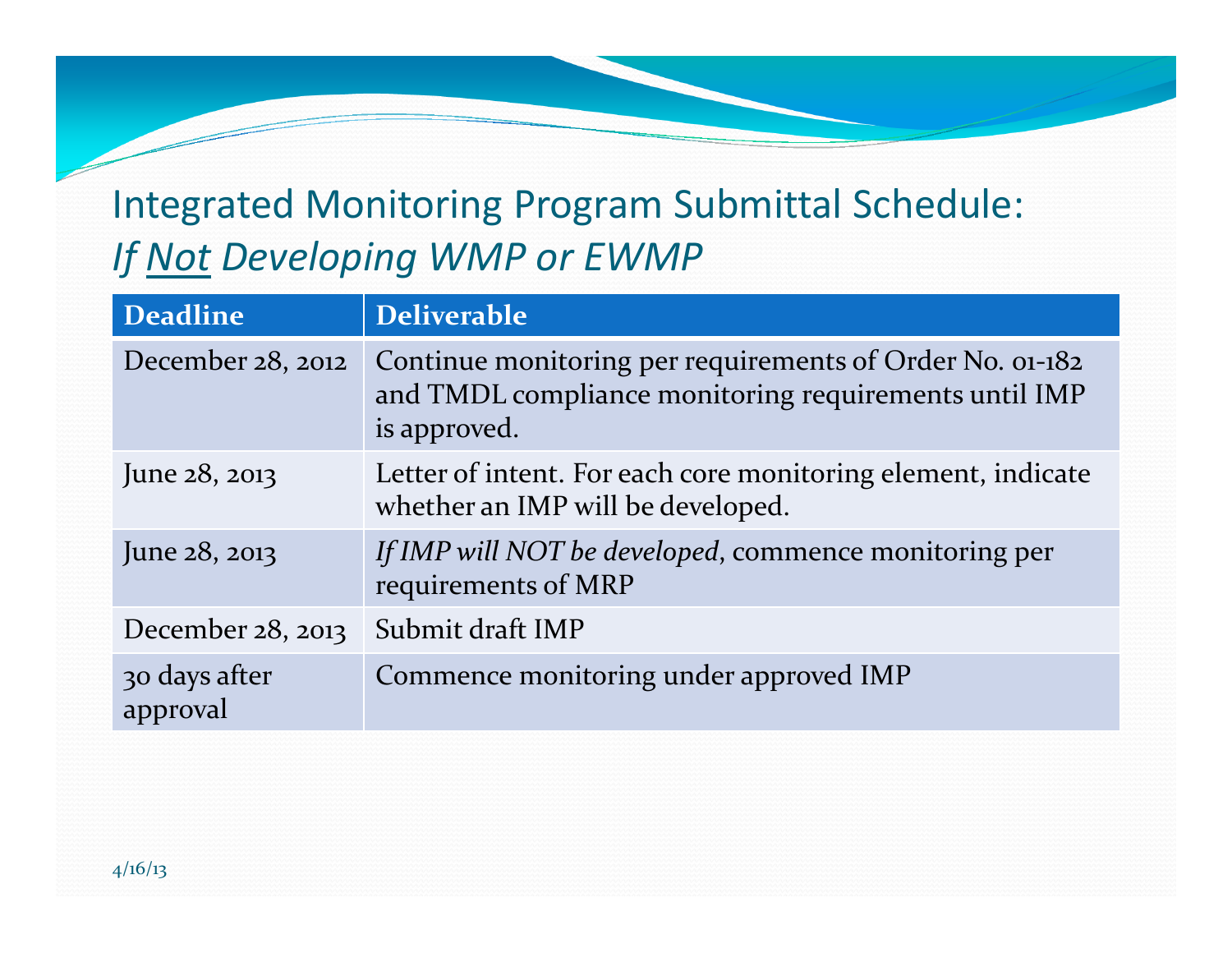#### Non-Storm Water Outfall Based Monitoring Program: Outfall Screening and Monitoring Plan

- Purpose:
	- Determine whether MS4 discharge is in compliance with applicable dry weather TMDL requirements
	- Assist in identifying and eliminating non-storm water discharges that may be a source of pollutants
- Concurrent with the development of an IMP or CIMP, or within one (1) year of the effective date of this Order, each Permittee shall submit a non-storm water outfall-based screening and monitoring program plan that documents with written procedures an explanation of how the program is to be implemented.
- $\bullet$  Each Permittee shall conduct at least one re-assessment of its nonstorm water outfall-based screening and monitoring program during the term of this Order to determine whether changes or updates are needed.

4/16/2013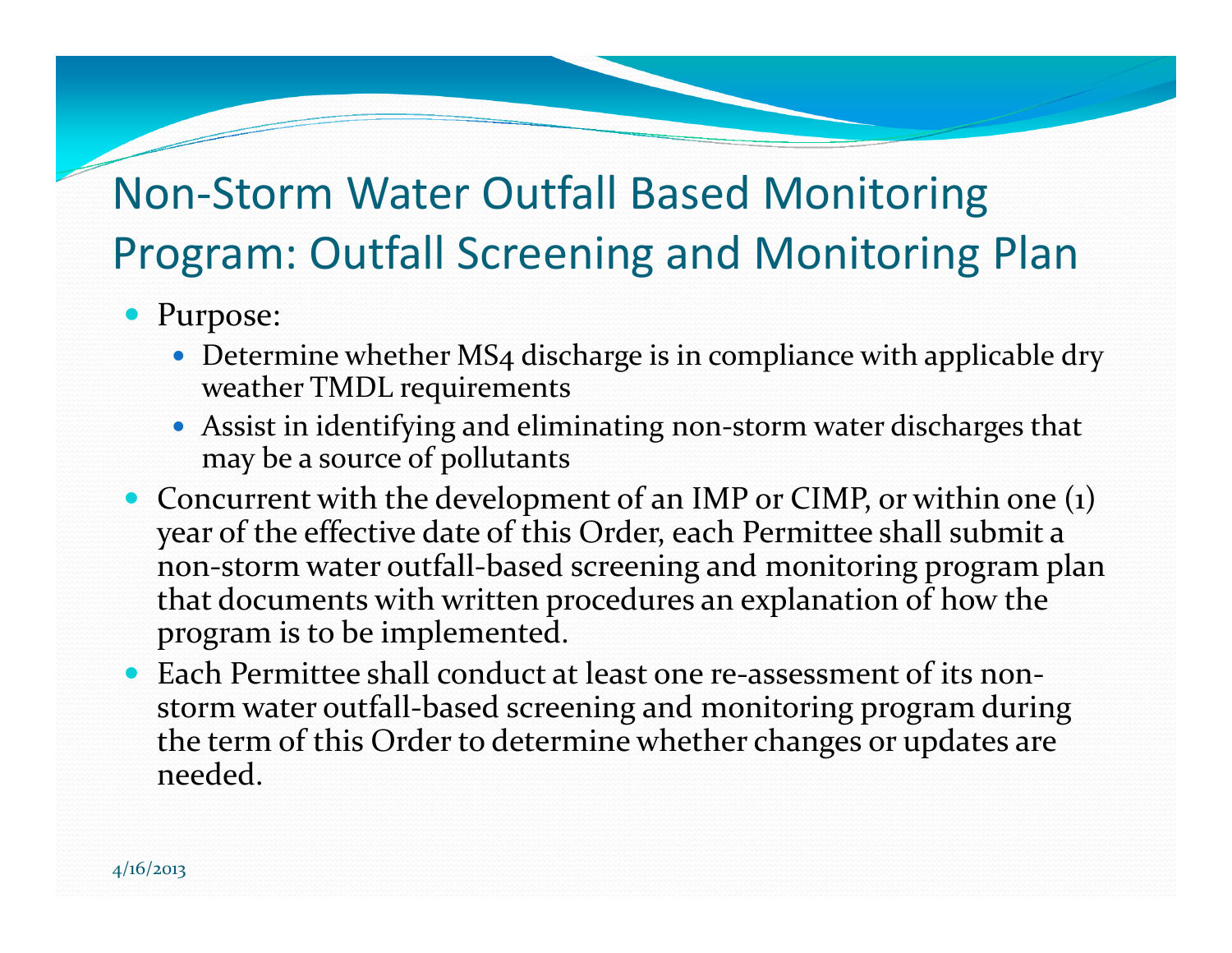#### Southern California Stormwater Monitoring Coalition Watershed Monitoring Program

- Determine whether the designated beneficial uses are fully •supported as determined by aquatic toxicity and bioassessment monitoring
- • Regional assessment utilizing the following indicators:
	- •benthic macroinvertebrate community bioassessment,
	- •benthic algal community bioassessment,
	- •riparian wetland evaluation,
	- •water chemistry (nutrients and certain pesticides),
	- •water toxicity (using Ceriodaphnia), and
	- •physical habitat.